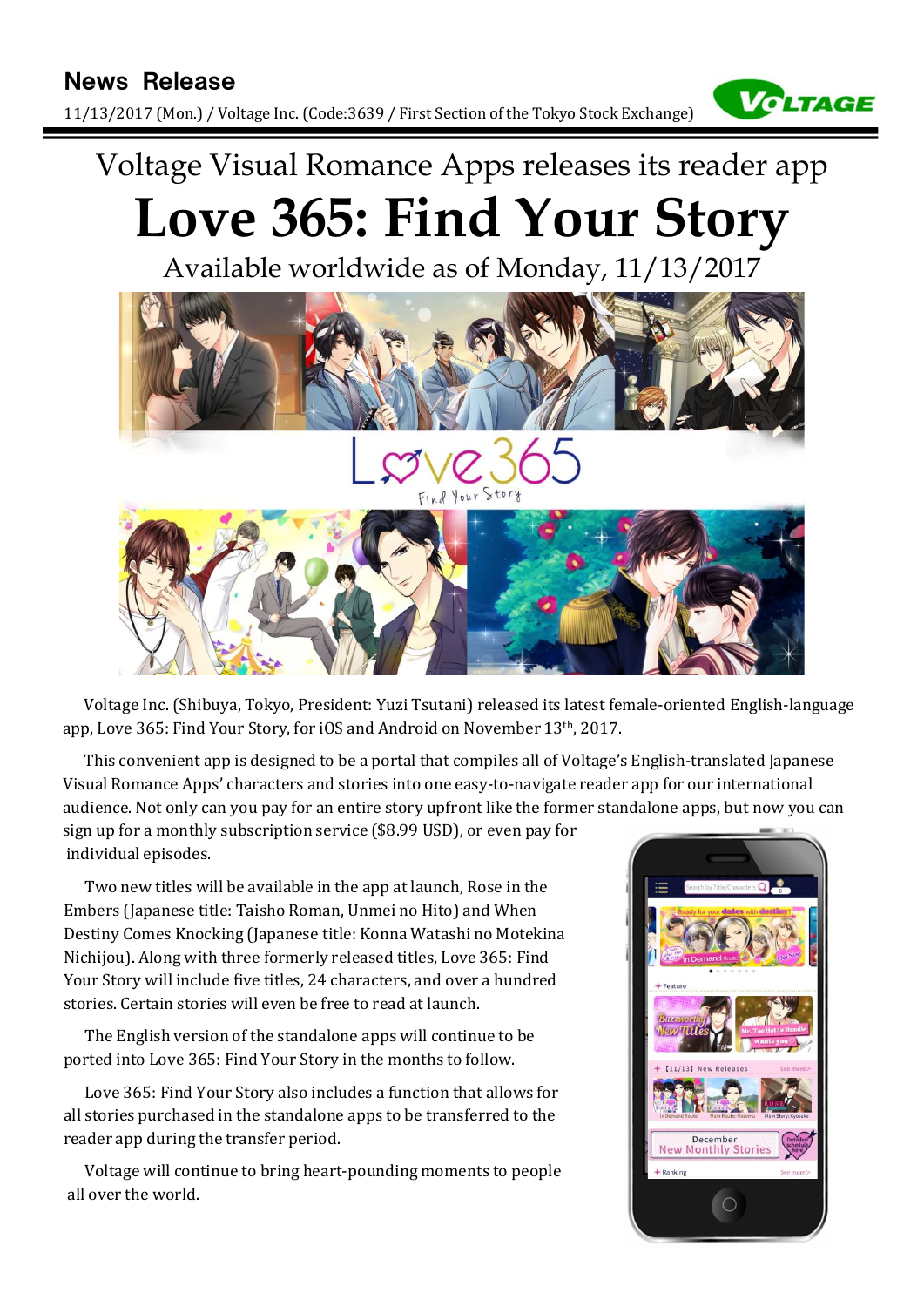# News Release

11/13/2017 (Mon.) / Voltage Inc. (Code:3639 / First Section of the Tokyo Stock Exchange)



### ■Rose in the Embers



#### 【The Story】

The Taisho period, when hearts were not free to choose. You have been bought by the son of an earl, and are to work as a maid in his great house.

This nobleman you've met appears wanton and freewheeling, but you are drawn to the man he reveals himself to be. However, the strict divide of your social classes means this love can never be...

But your hearts cannot be denied, and the love you share will destroy the walls society has built between you two.

A dramatic and inspiring love story awaits you in Rose in the Embers...

#### 【Discover the Thrill of This Fantasy Romance】

During the day, you two steal furtive glances at one another. When the sun sets, and the sky is a blanket of stars, you sneak away for a clandestine dance in the garden... He's only a hair's breadth away, close enough to kiss.

A Cinderella story for the ages!

Two endings await you. Discover the joys of hearts united in The Favored Bold Ending, or succumb to the chains that bind you to this bittersweet fate in Fortune's Fools Ending.

# **When Destiny Comes Knocking**



arrived!

moment?

#### 【It's Raining Men!】

Five men have all asked you on a date! You've finally made a choice, but midway through your date, a new potential bachelor swoops in to steal you away! You've never been this in-demand, and your heart can't catch a break!

You may have chosen the one you want to romance, but you know what they say: When it rains, it pours...!

Will he profess his love to you in the Super Happy Ending, or will you woman up and confess to him in the Happy Ending? Your happily ever after is in your hands!